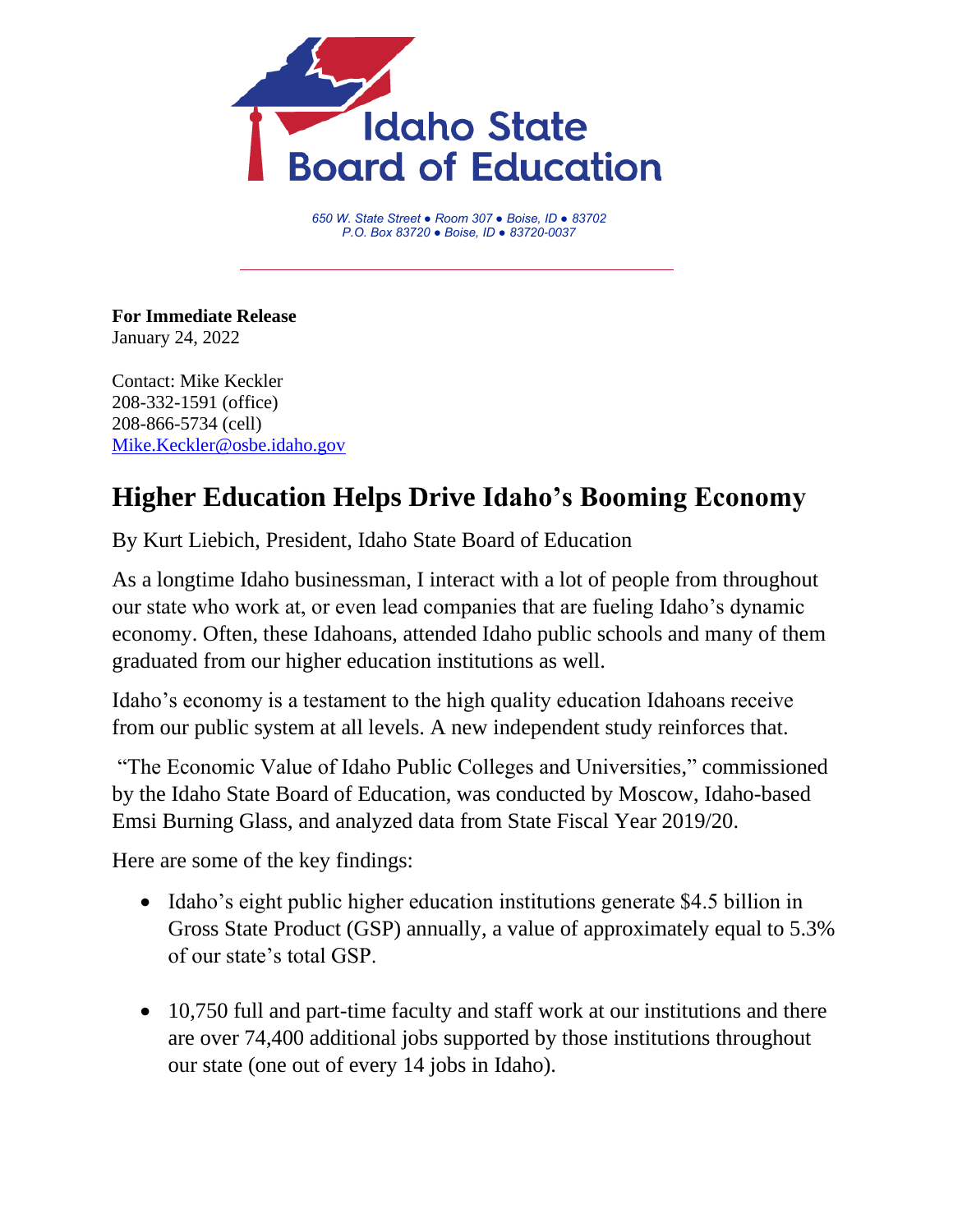- The net impact of former students currently employed in the Idaho workforce totaled \$3.1 million in GSP.
- For every dollar of public money invested in Idaho public colleges and universities, taxpayers will receive \$1.80 in return, over the course of students' working lives, an average rate of return for taxpayers of 4.6%.
- For every dollar students invest in their education, they will receive \$4.20 in return in higher earnings over the course of their working lives students' annual rate of return is 16.6%.

I touted many of the figures from the study during my presentation this week to the Joint Finance and Appropriations Committee, kicking off Education Week at the Idaho Legislature.

I also told lawmakers that I don't understand a vocal minority within our state that continuously promotes a narrative that our education system is fundamentally broken and we need to defund it. While there is always room to improve this system, imagine where our state and where our economy would be without a strong, diverse public education system that for decades has been educating and training leaders, entrepreneurs and creative, hardworking employees?

Governor Brad Little certainly understands the value of public education and I applaud him for his 11% increase in the K-12 budget, his 7.1% budget increase for our 4-year higher education institutions and 4.8% increase for our community colleges.

Higher education is the lifeblood of our state's economy. It gives our citizens the knowledge and skills they need to live healthy, successful lives. It trains the workforce our businesses need to be successful and thrive. And it is one of the first things potential employers look at before deciding whether to relocate to Idaho from outside our state.

That is the real narrative of higher education in Idaho.

The Economic Value of Idaho Colleges and Universities report is posted on the State Board of Education website, and I encourage you to look at it and judge for yourself the value higher education brings to our state.

Here's the link: [https://boardofed.idaho.gov/resources/the-economic-value-of](https://boardofed.idaho.gov/resources/the-economic-value-of-idaho-public-universities/)[idaho-public-universities/](https://boardofed.idaho.gov/resources/the-economic-value-of-idaho-public-universities/)